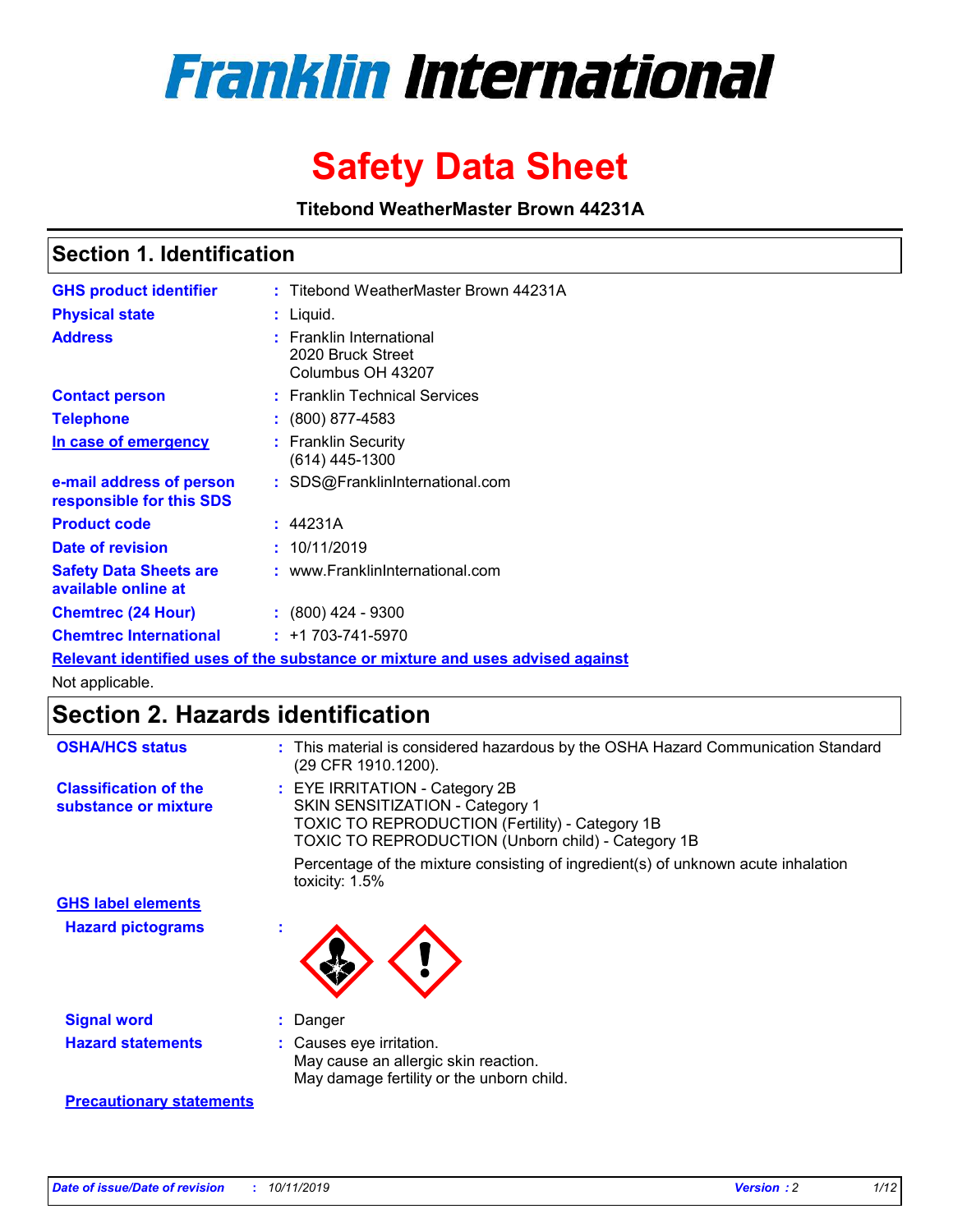### **Section 2. Hazards identification**

| <b>Prevention</b>                          | : Obtain special instructions before use. Do not handle until all safety precautions have<br>been read and understood. Wear protective gloves. Wear eye or face protection.<br>Wear protective clothing. Avoid breathing vapor. Wash hands thoroughly after handling.<br>Contaminated work clothing must not be allowed out of the workplace.                                                        |
|--------------------------------------------|------------------------------------------------------------------------------------------------------------------------------------------------------------------------------------------------------------------------------------------------------------------------------------------------------------------------------------------------------------------------------------------------------|
| <b>Response</b>                            | : IF exposed or concerned: Get medical attention. IF ON SKIN: Wash with plenty of<br>soap and water. Wash contaminated clothing before reuse. If skin irritation or rash<br>occurs: Get medical attention. IF IN EYES: Rinse cautiously with water for several<br>minutes. Remove contact lenses, if present and easy to do. Continue rinsing. If eye<br>irritation persists: Get medical attention. |
| <b>Storage</b>                             | : Store locked up.                                                                                                                                                                                                                                                                                                                                                                                   |
| <b>Disposal</b>                            | : Dispose of contents and container in accordance with all local, regional, national and<br>international regulations.                                                                                                                                                                                                                                                                               |
| <b>Hazards not otherwise</b><br>classified | : Product generates methanol during cure.                                                                                                                                                                                                                                                                                                                                                            |

### **Section 3. Composition/information on ingredients**

| <b>Substance/mixture</b><br>Mixture                  |                   |                     |
|------------------------------------------------------|-------------------|---------------------|
| <b>Ingredient name</b>                               | $\frac{9}{6}$     | <b>CAS number</b>   |
| 3-aminopropyltriethoxysilane<br>Dibutyltin dilaurate | l≤3<br>$\leq 0.3$ | 919-30-2<br>77-58-7 |

Any concentration shown as a range is to protect confidentiality or is due to batch variation.

**There are no additional ingredients present which, within the current knowledge of the supplier and in the concentrations applicable, are classified as hazardous to health or the environment and hence require reporting in this section.**

**Occupational exposure limits, if available, are listed in Section 8.**

### **Section 4. First aid measures**

| <b>Description of necessary first aid measures</b> |                                                                                                                                                                                                                                                                                                                                                                                                                                                                                                                                                                                                                                                                                                                                                                           |  |  |  |
|----------------------------------------------------|---------------------------------------------------------------------------------------------------------------------------------------------------------------------------------------------------------------------------------------------------------------------------------------------------------------------------------------------------------------------------------------------------------------------------------------------------------------------------------------------------------------------------------------------------------------------------------------------------------------------------------------------------------------------------------------------------------------------------------------------------------------------------|--|--|--|
| <b>Eye contact</b>                                 | : Immediately flush eyes with plenty of water, occasionally lifting the upper and lower<br>eyelids. Check for and remove any contact lenses. Continue to rinse for at least 10<br>minutes. If irritation persists, get medical attention.                                                                                                                                                                                                                                                                                                                                                                                                                                                                                                                                 |  |  |  |
| <b>Inhalation</b>                                  | : Remove victim to fresh air and keep at rest in a position comfortable for breathing. If<br>not breathing, if breathing is irregular or if respiratory arrest occurs, provide artificial<br>respiration or oxygen by trained personnel. It may be dangerous to the person providing<br>aid to give mouth-to-mouth resuscitation. Get medical attention. If unconscious, place<br>in recovery position and get medical attention immediately. Maintain an open airway.<br>Loosen tight clothing such as a collar, tie, belt or waistband. In case of inhalation of<br>decomposition products in a fire, symptoms may be delayed. The exposed person may<br>need to be kept under medical surveillance for 48 hours.                                                       |  |  |  |
| <b>Skin contact</b>                                | : Wash with plenty of soap and water. Remove contaminated clothing and shoes. Wash<br>contaminated clothing thoroughly with water before removing it, or wear gloves.<br>Continue to rinse for at least 10 minutes. Get medical attention. In the event of any<br>complaints or symptoms, avoid further exposure. Wash clothing before reuse. Clean<br>shoes thoroughly before reuse.                                                                                                                                                                                                                                                                                                                                                                                     |  |  |  |
| <b>Ingestion</b>                                   | : Wash out mouth with water. Remove dentures if any. Remove victim to fresh air and<br>keep at rest in a position comfortable for breathing. If material has been swallowed and<br>the exposed person is conscious, give small quantities of water to drink. Stop if the<br>exposed person feels sick as vomiting may be dangerous. Do not induce vomiting<br>unless directed to do so by medical personnel. If vomiting occurs, the head should be<br>kept low so that vomit does not enter the lungs. Get medical attention. Never give<br>anything by mouth to an unconscious person. If unconscious, place in recovery position<br>and get medical attention immediately. Maintain an open airway. Loosen tight clothing<br>such as a collar, tie, belt or waistband. |  |  |  |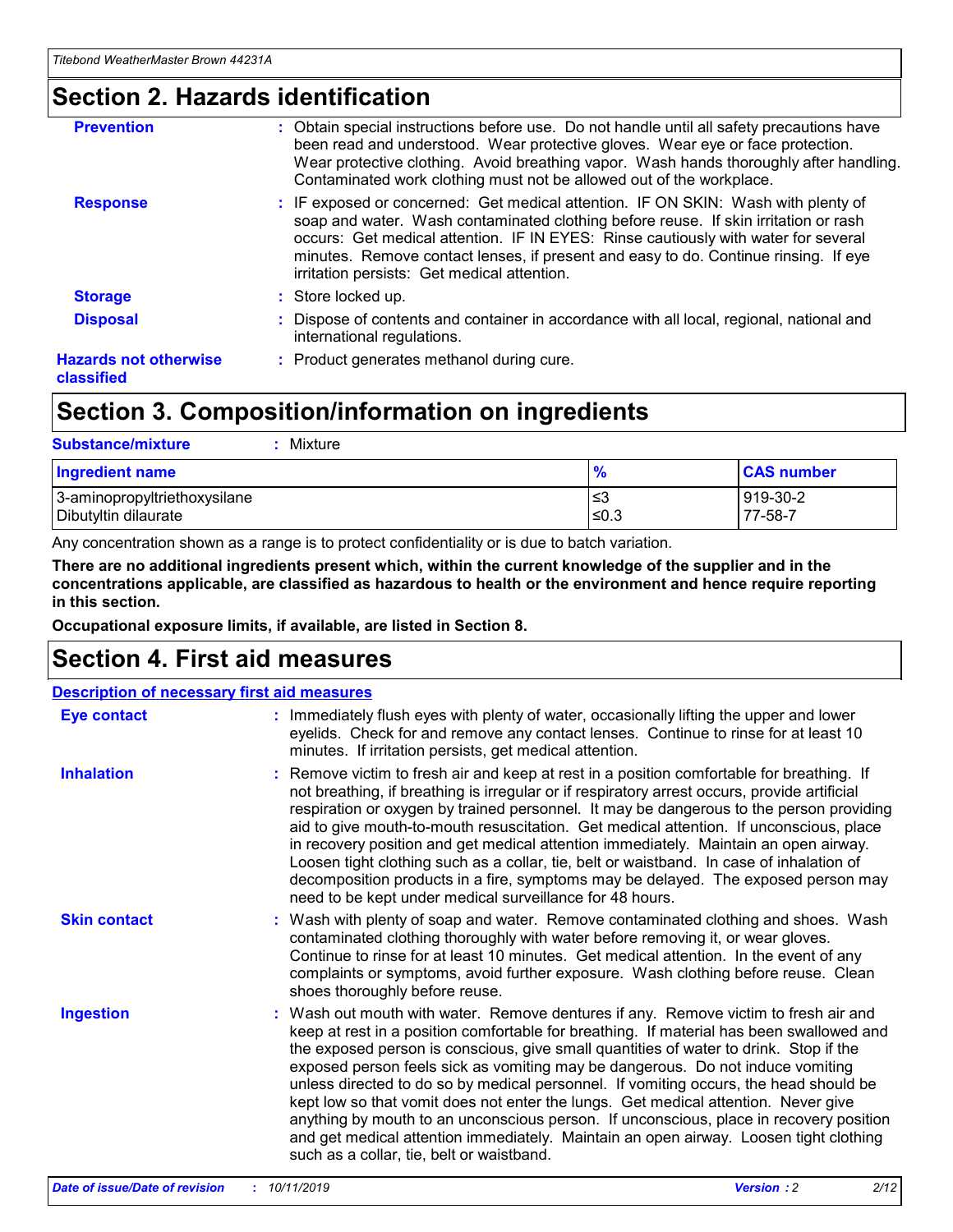# **Section 4. First aid measures**

| Most important symptoms/effects, acute and delayed |  |                                                                                                                                                                                                                                                                                                                                                                                                                 |  |  |
|----------------------------------------------------|--|-----------------------------------------------------------------------------------------------------------------------------------------------------------------------------------------------------------------------------------------------------------------------------------------------------------------------------------------------------------------------------------------------------------------|--|--|
| <b>Potential acute health effects</b>              |  |                                                                                                                                                                                                                                                                                                                                                                                                                 |  |  |
| <b>Eye contact</b>                                 |  | : May cause eye irritation.                                                                                                                                                                                                                                                                                                                                                                                     |  |  |
| <b>Inhalation</b>                                  |  | : No known significant effects or critical hazards.                                                                                                                                                                                                                                                                                                                                                             |  |  |
| <b>Skin contact</b>                                |  | : May cause skin irritation.                                                                                                                                                                                                                                                                                                                                                                                    |  |  |
| <b>Ingestion</b>                                   |  | : No known significant effects or critical hazards.                                                                                                                                                                                                                                                                                                                                                             |  |  |
| Over-exposure signs/symptoms                       |  |                                                                                                                                                                                                                                                                                                                                                                                                                 |  |  |
| <b>Eye contact</b>                                 |  | : Adverse symptoms may include the following:<br>irritation<br>watering<br>redness                                                                                                                                                                                                                                                                                                                              |  |  |
| <b>Inhalation</b>                                  |  | : Adverse symptoms may include the following:<br>reduced fetal weight<br>increase in fetal deaths<br>skeletal malformations                                                                                                                                                                                                                                                                                     |  |  |
| <b>Skin contact</b>                                |  | : Adverse symptoms may include the following:<br>irritation<br>redness<br>reduced fetal weight<br>increase in fetal deaths<br>skeletal malformations                                                                                                                                                                                                                                                            |  |  |
| <b>Ingestion</b>                                   |  | : Adverse symptoms may include the following:<br>reduced fetal weight<br>increase in fetal deaths<br>skeletal malformations                                                                                                                                                                                                                                                                                     |  |  |
|                                                    |  | <b>Indication of immediate medical attention and special treatment needed, if necessary</b>                                                                                                                                                                                                                                                                                                                     |  |  |
| <b>Notes to physician</b>                          |  | : In case of inhalation of decomposition products in a fire, symptoms may be delayed.<br>The exposed person may need to be kept under medical surveillance for 48 hours.                                                                                                                                                                                                                                        |  |  |
| <b>Specific treatments</b>                         |  | : No specific treatment.                                                                                                                                                                                                                                                                                                                                                                                        |  |  |
| <b>Protection of first-aiders</b>                  |  | : No action shall be taken involving any personal risk or without suitable training. If it is<br>suspected that fumes are still present, the rescuer should wear an appropriate mask or<br>self-contained breathing apparatus. It may be dangerous to the person providing aid to<br>give mouth-to-mouth resuscitation. Wash contaminated clothing thoroughly with water<br>before removing it, or wear gloves. |  |  |

**See toxicological information (Section 11)**

### **Section 5. Fire-fighting measures**

| <b>Extinguishing media</b>                             |                                                                                                                                                                                                     |
|--------------------------------------------------------|-----------------------------------------------------------------------------------------------------------------------------------------------------------------------------------------------------|
| <b>Suitable extinguishing</b><br>media                 | : Use an extinguishing agent suitable for the surrounding fire.                                                                                                                                     |
| <b>Unsuitable extinguishing</b><br>media               | : None known.                                                                                                                                                                                       |
| <b>Specific hazards arising</b><br>from the chemical   | : In a fire or if heated, a pressure increase will occur and the container may burst.                                                                                                               |
| <b>Hazardous thermal</b><br>decomposition products     | : Decomposition products may include the following materials:<br>carbon dioxide<br>carbon monoxide<br>nitrogen oxides<br>metal oxide/oxides                                                         |
| <b>Special protective actions</b><br>for fire-fighters | : Promptly isolate the scene by removing all persons from the vicinity of the incident if<br>there is a fire. No action shall be taken involving any personal risk or without suitable<br>training. |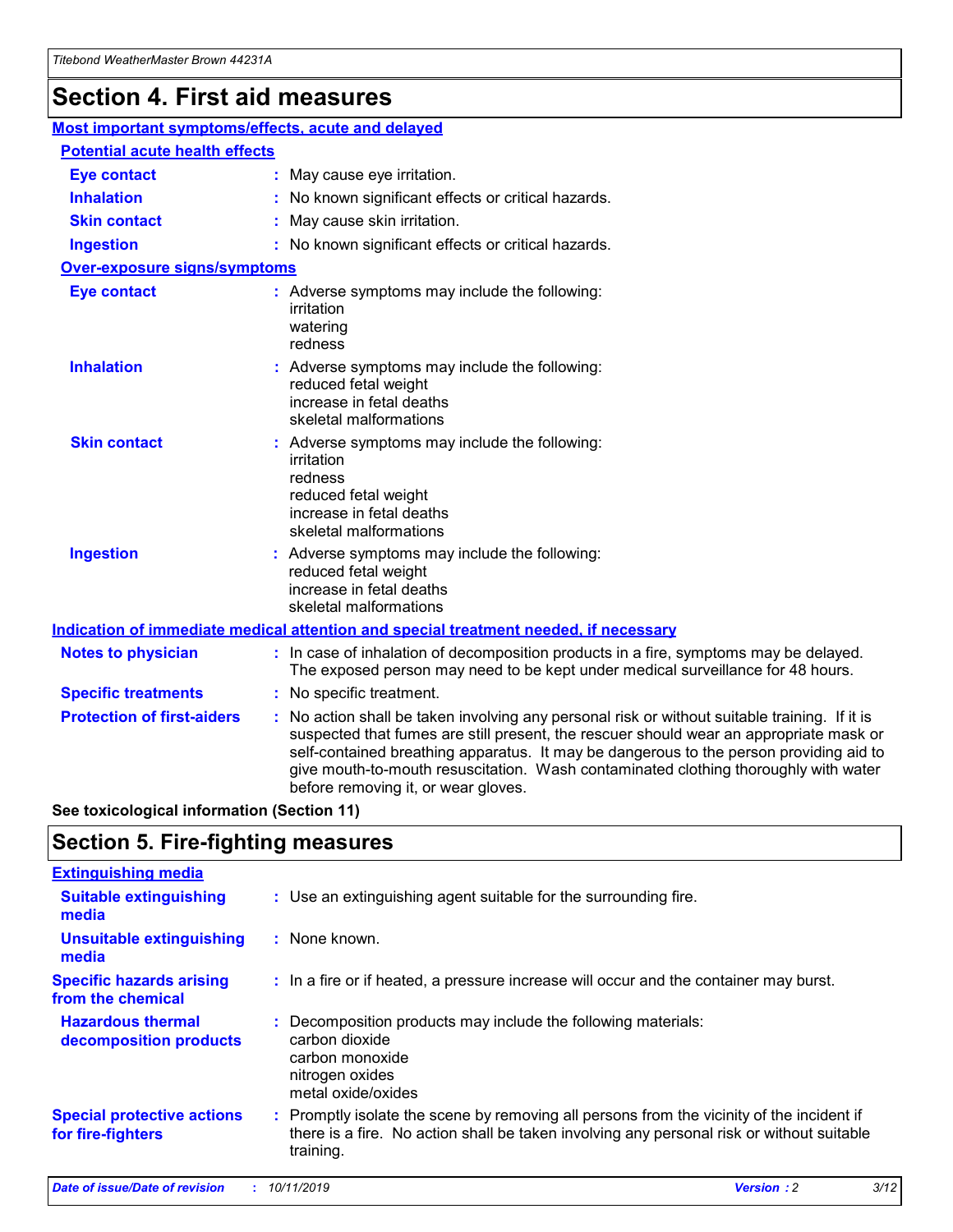### **Section 5. Fire-fighting measures**

**Special protective equipment for fire-fighters** Fire-fighters should wear appropriate protective equipment and self-contained breathing **:** apparatus (SCBA) with a full face-piece operated in positive pressure mode.

### **Section 6. Accidental release measures**

#### **Personal precautions, protective equipment and emergency procedures**

| For non-emergency<br>personnel                               | : No action shall be taken involving any personal risk or without suitable training.<br>Evacuate surrounding areas. Keep unnecessary and unprotected personnel from<br>entering. Do not touch or walk through spilled material. Avoid breathing vapor or mist.<br>Provide adequate ventilation. Wear appropriate respirator when ventilation is<br>inadequate. Put on appropriate personal protective equipment.                                                                                                                                                                                                                                                                                             |
|--------------------------------------------------------------|--------------------------------------------------------------------------------------------------------------------------------------------------------------------------------------------------------------------------------------------------------------------------------------------------------------------------------------------------------------------------------------------------------------------------------------------------------------------------------------------------------------------------------------------------------------------------------------------------------------------------------------------------------------------------------------------------------------|
|                                                              | For emergency responders : If specialized clothing is required to deal with the spillage, take note of any information in<br>Section 8 on suitable and unsuitable materials. See also the information in "For non-<br>emergency personnel".                                                                                                                                                                                                                                                                                                                                                                                                                                                                  |
| <b>Environmental precautions</b>                             | : Avoid dispersal of spilled material and runoff and contact with soil, waterways, drains<br>and sewers. Inform the relevant authorities if the product has caused environmental<br>pollution (sewers, waterways, soil or air).                                                                                                                                                                                                                                                                                                                                                                                                                                                                              |
| <b>Methods and materials for containment and cleaning up</b> |                                                                                                                                                                                                                                                                                                                                                                                                                                                                                                                                                                                                                                                                                                              |
| <b>Small spill</b>                                           | : Stop leak if without risk. Move containers from spill area. Dilute with water and mop up<br>if water-soluble. Alternatively, or if water-insoluble, absorb with an inert dry material and<br>place in an appropriate waste disposal container. Dispose of via a licensed waste<br>disposal contractor.                                                                                                                                                                                                                                                                                                                                                                                                     |
| <b>Large spill</b>                                           | : Stop leak if without risk. Move containers from spill area. Approach release from<br>upwind. Prevent entry into sewers, water courses, basements or confined areas. Wash<br>spillages into an effluent treatment plant or proceed as follows. Contain and collect<br>spillage with non-combustible, absorbent material e.g. sand, earth, vermiculite or<br>diatomaceous earth and place in container for disposal according to local regulations<br>(see Section 13). Dispose of via a licensed waste disposal contractor. Contaminated<br>absorbent material may pose the same hazard as the spilled product. Note: see<br>Section 1 for emergency contact information and Section 13 for waste disposal. |

### **Section 7. Handling and storage**

| <b>Precautions for safe handling</b>                                             |                                                                                                                                                                                                                                                                                                                                                                                                                                                                                                                                                                                                                                                                                                                                                                                                                                                  |
|----------------------------------------------------------------------------------|--------------------------------------------------------------------------------------------------------------------------------------------------------------------------------------------------------------------------------------------------------------------------------------------------------------------------------------------------------------------------------------------------------------------------------------------------------------------------------------------------------------------------------------------------------------------------------------------------------------------------------------------------------------------------------------------------------------------------------------------------------------------------------------------------------------------------------------------------|
| <b>Protective measures</b>                                                       | : Put on appropriate personal protective equipment (see Section 8). Persons with a<br>history of skin sensitization problems should not be employed in any process in which<br>this product is used. Avoid exposure - obtain special instructions before use. Avoid<br>exposure during pregnancy. Do not handle until all safety precautions have been read<br>and understood. Do not get in eyes or on skin or clothing. Do not ingest. Avoid<br>breathing vapor or mist. If during normal use the material presents a respiratory hazard,<br>use only with adequate ventilation or wear appropriate respirator. Keep in the original<br>container or an approved alternative made from a compatible material, kept tightly<br>closed when not in use. Empty containers retain product residue and can be hazardous.<br>Do not reuse container. |
| <b>Advice on general</b><br>occupational hygiene                                 | : Eating, drinking and smoking should be prohibited in areas where this material is<br>handled, stored and processed. Workers should wash hands and face before eating,<br>drinking and smoking. Remove contaminated clothing and protective equipment before<br>entering eating areas. See also Section 8 for additional information on hygiene<br>measures.                                                                                                                                                                                                                                                                                                                                                                                                                                                                                    |
| <b>Conditions for safe storage,</b><br>including any<br><b>incompatibilities</b> | : Store between the following temperatures: 0 to 120 $\degree$ C (32 to 248 $\degree$ F). Store in<br>accordance with local regulations. Store in original container protected from direct<br>sunlight in a dry, cool and well-ventilated area, away from incompatible materials (see<br>Section 10) and food and drink. Store locked up. Keep container tightly closed and<br>sealed until ready for use. Containers that have been opened must be carefully<br>resealed and kept upright to prevent leakage. Do not store in unlabeled containers.<br>Use appropriate containment to avoid environmental contamination. See Section 10 for<br>incompatible materials before handling or use.                                                                                                                                                   |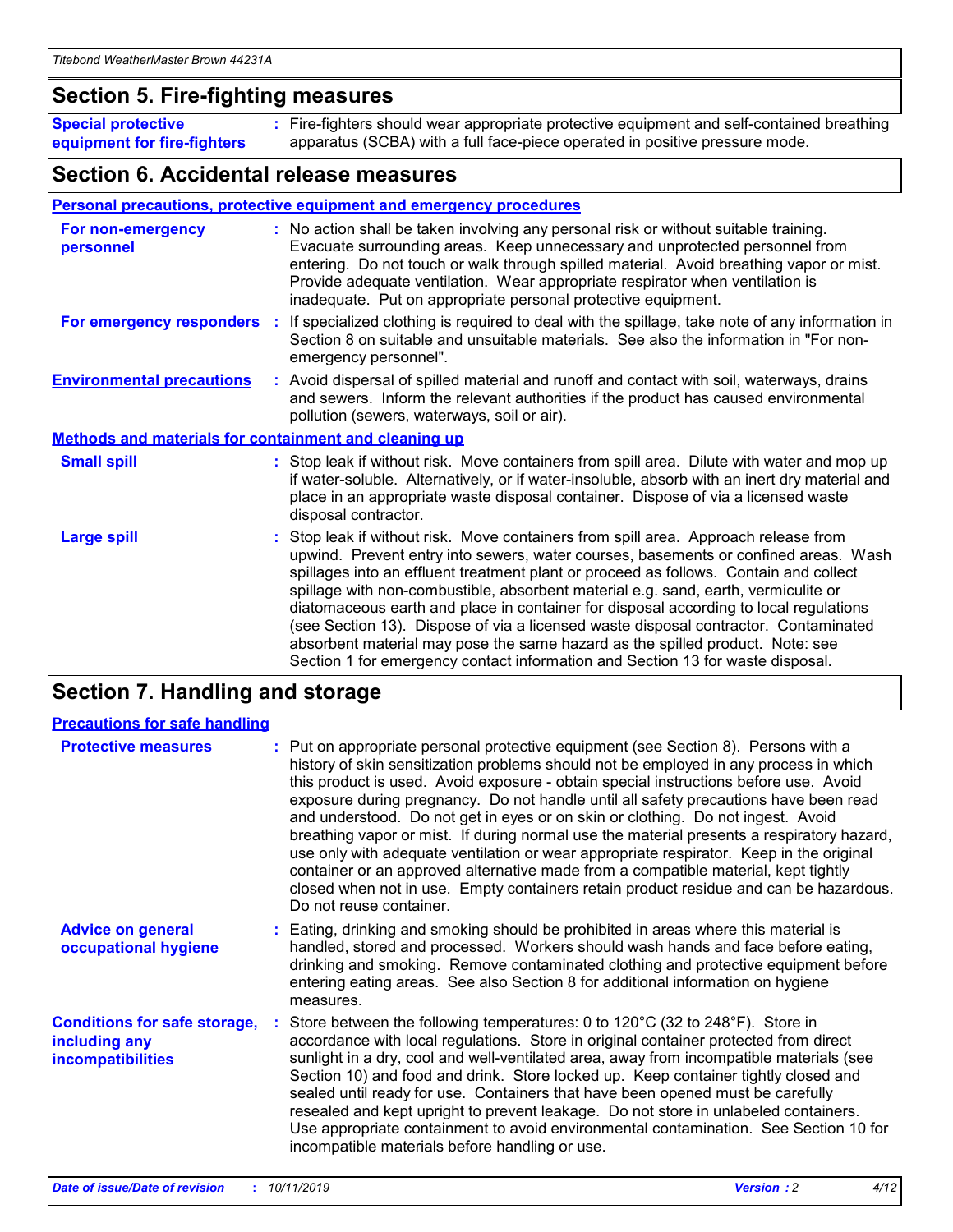# **Section 8. Exposure controls/personal protection**

#### **Control parameters**

#### **Occupational exposure limits**

| <b>Ingredient name</b>                               |    |                        | <b>Exposure limits</b>                                                                                                                                                                                                                                                                                                                                                                                                                                                                                                                                                                                                 |
|------------------------------------------------------|----|------------------------|------------------------------------------------------------------------------------------------------------------------------------------------------------------------------------------------------------------------------------------------------------------------------------------------------------------------------------------------------------------------------------------------------------------------------------------------------------------------------------------------------------------------------------------------------------------------------------------------------------------------|
| 3-aminopropyltriethoxysilane<br>Dibutyltin dilaurate |    |                        | None.<br>ACGIH TLV (United States, 3/2019). Absorbed through skin.<br>Notes: as Sn<br>TWA: 0.1 mg/m <sup>3</sup> , (as Sn) 8 hours.<br>STEL: 0.2 mg/m <sup>3</sup> , (as Sn) 15 minutes.<br>NIOSH REL (United States, 10/2016). Absorbed through skin.<br>Notes: as Sn<br>TWA: 0.1 mg/m <sup>3</sup> , (as Sn) 10 hours.<br>OSHA PEL (United States, 5/2018). Notes: as Sn<br>TWA: $0.1 \text{ mg/m}^3$ , (as Sn) 8 hours.<br>OSHA PEL 1989 (United States, 3/1989). Absorbed through skin.<br>Notes: measured as Sn<br>TWA: 0.1 mg/m <sup>3</sup> , (measured as Sn) 8 hours. Form: Organic                           |
| <b>Appropriate engineering</b><br>controls           |    |                        | : If user operations generate dust, fumes, gas, vapor or mist, use process enclosures,<br>local exhaust ventilation or other engineering controls to keep worker exposure to<br>airborne contaminants below any recommended or statutory limits.                                                                                                                                                                                                                                                                                                                                                                       |
| <b>Environmental exposure</b><br><b>controls</b>     |    |                        | Emissions from ventilation or work process equipment should be checked to ensure<br>they comply with the requirements of environmental protection legislation. In some<br>cases, fume scrubbers, filters or engineering modifications to the process equipment<br>will be necessary to reduce emissions to acceptable levels.                                                                                                                                                                                                                                                                                          |
| <b>Individual protection measures</b>                |    |                        |                                                                                                                                                                                                                                                                                                                                                                                                                                                                                                                                                                                                                        |
| <b>Hygiene measures</b>                              |    |                        | : Wash hands, forearms and face thoroughly after handling chemical products, before<br>eating, smoking and using the lavatory and at the end of the working period.<br>Appropriate techniques should be used to remove potentially contaminated clothing.<br>Contaminated work clothing should not be allowed out of the workplace. Wash<br>contaminated clothing before reusing. Ensure that eyewash stations and safety<br>showers are close to the workstation location.                                                                                                                                            |
| <b>Eye/face protection</b>                           |    |                        | : Safety eyewear complying with an approved standard should be used when a risk<br>assessment indicates this is necessary to avoid exposure to liquid splashes, mists,<br>gases or dusts. If contact is possible, the following protection should be worn, unless<br>the assessment indicates a higher degree of protection: chemical splash goggles.                                                                                                                                                                                                                                                                  |
| <b>Skin protection</b>                               |    |                        |                                                                                                                                                                                                                                                                                                                                                                                                                                                                                                                                                                                                                        |
| <b>Hand protection</b>                               |    |                        | : Chemical-resistant, impervious gloves complying with an approved standard should be<br>worn at all times when handling chemical products if a risk assessment indicates this is<br>necessary. Considering the parameters specified by the glove manufacturer, check<br>during use that the gloves are still retaining their protective properties. It should be<br>noted that the time to breakthrough for any glove material may be different for different<br>glove manufacturers. In the case of mixtures, consisting of several substances, the<br>protection time of the gloves cannot be accurately estimated. |
| <b>Body protection</b>                               |    | handling this product. | Personal protective equipment for the body should be selected based on the task being<br>performed and the risks involved and should be approved by a specialist before                                                                                                                                                                                                                                                                                                                                                                                                                                                |
| <b>Other skin protection</b>                         |    |                        | : Appropriate footwear and any additional skin protection measures should be selected<br>based on the task being performed and the risks involved and should be approved by a<br>specialist before handling this product.                                                                                                                                                                                                                                                                                                                                                                                              |
| <b>Respiratory protection</b>                        | ÷. | aspects of use.        | Based on the hazard and potential for exposure, select a respirator that meets the<br>appropriate standard or certification. Respirators must be used according to a<br>respiratory protection program to ensure proper fitting, training, and other important                                                                                                                                                                                                                                                                                                                                                         |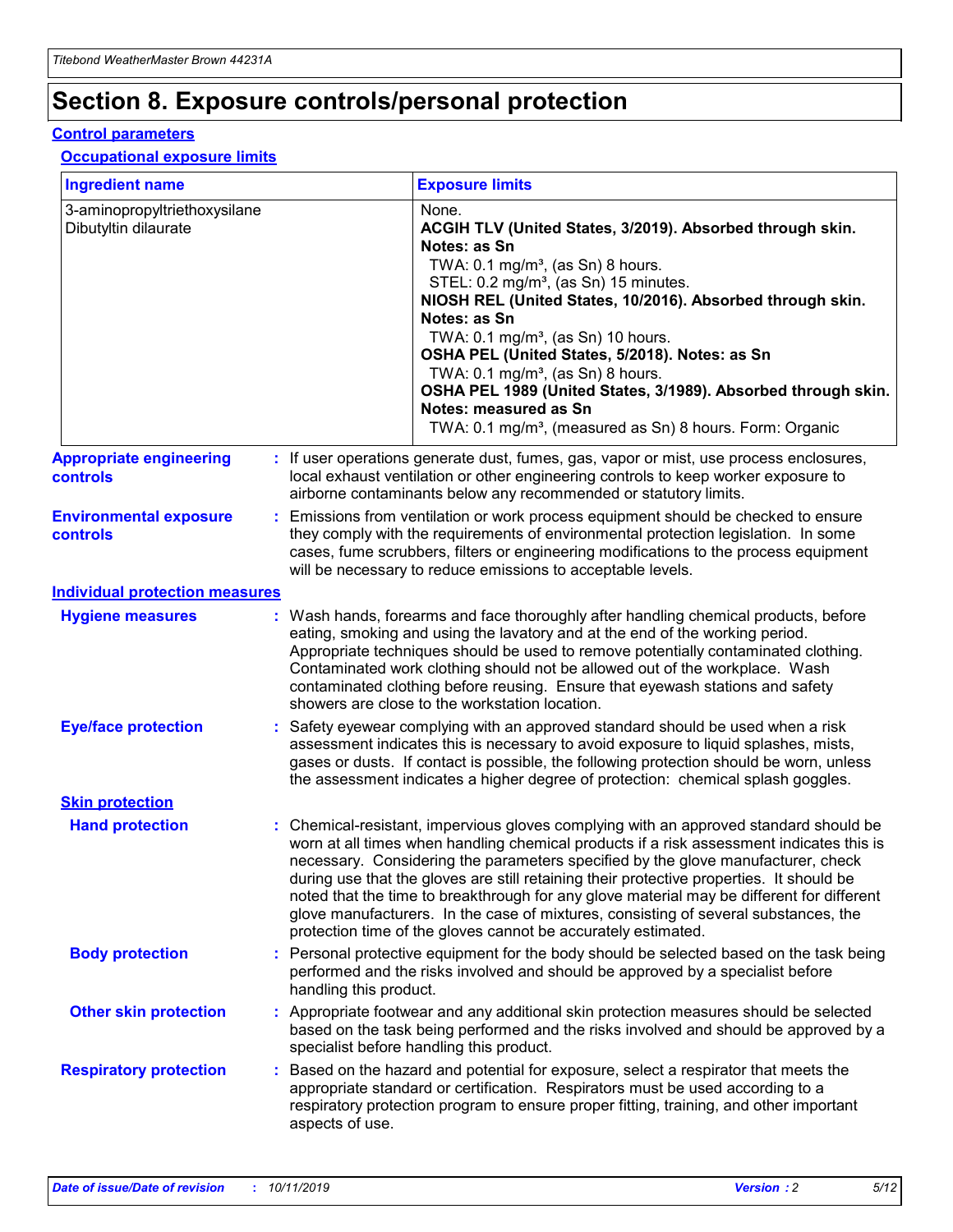### **Section 9. Physical and chemical properties**

#### **Appearance**

| <b>Physical state</b>                             | : Liquid. [Paste.]                                              |
|---------------------------------------------------|-----------------------------------------------------------------|
| <b>Color</b>                                      | Brown.                                                          |
| Odor                                              | None [Slight]                                                   |
| <b>Odor threshold</b>                             | : Not available.                                                |
| рH                                                | : Not applicable.                                               |
| <b>Melting point</b>                              | $:$ Not available.                                              |
| <b>Boiling point</b>                              | : >100°C (>212°F)                                               |
| <b>Flash point</b>                                | : Closed cup: $>200^{\circ}$ C ( $>392^{\circ}$ F) [Setaflash.] |
| <b>Evaporation rate</b>                           | $:$ <1 (butyl acetate = 1)                                      |
| <b>Flammability (solid, gas)</b>                  | : Not available.                                                |
| Lower and upper explosive<br>(flammable) limits   | : Not available.                                                |
| <b>VOC (less water, less</b><br>exempt solvents)  | $: 0$ g/l                                                       |
| <b>Volatility</b>                                 | $: 0\%$ (w/w)                                                   |
| <b>Vapor density</b>                              | : Not available.                                                |
| <b>Relative density</b>                           | : 1.4329                                                        |
| <b>Solubility</b>                                 | Insoluble in the following materials: cold water and hot water. |
| <b>Solubility in water</b>                        | : Not available.                                                |
| <b>Partition coefficient: n-</b><br>octanol/water | : Not available.                                                |
| <b>Auto-ignition temperature</b>                  | : Not available.                                                |
| <b>Decomposition temperature</b>                  | : Not available.                                                |
|                                                   |                                                                 |

### **Section 10. Stability and reactivity**

| <b>Reactivity</b>                            | : No specific test data related to reactivity available for this product or its ingredients.            |
|----------------------------------------------|---------------------------------------------------------------------------------------------------------|
| <b>Chemical stability</b>                    | : The product is stable.                                                                                |
| <b>Possibility of hazardous</b><br>reactions | : Under normal conditions of storage and use, hazardous reactions will not occur.                       |
| <b>Conditions to avoid</b>                   | : No specific data.                                                                                     |
| <b>Incompatible materials</b>                | : No specific data.                                                                                     |
| <b>Hazardous decomposition</b><br>products   | Under normal conditions of storage and use, hazardous decomposition products should<br>not be produced. |

# **Section 11. Toxicological information**

#### **Information on toxicological effects**

#### **Acute toxicity**

| <b>Product/ingredient name</b> | <b>Result</b> | <b>Species</b> | <b>Dose</b>         | <b>Exposure</b> |
|--------------------------------|---------------|----------------|---------------------|-----------------|
| 3-aminopropyltriethoxysilane   | ILD50 Dermal  | Rabbit         | $4.29$ g/kg         |                 |
|                                | ILD50 Oral    | Rat            | $1.57$ g/kg         |                 |
| Dibutyltin dilaurate           | LD50 Oral     | Rat            | $175 \text{ mg/kg}$ |                 |

**Irritation/Corrosion**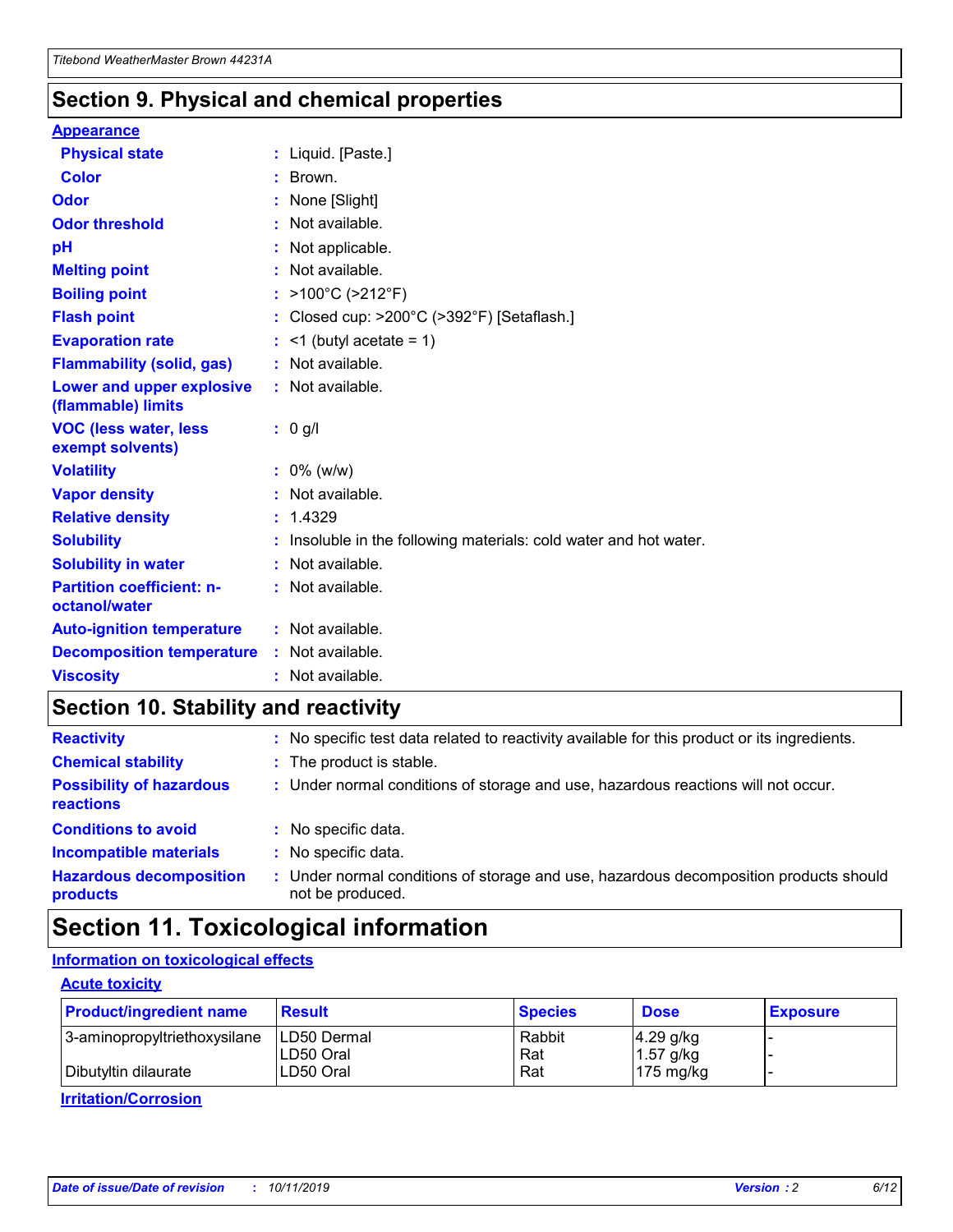# **Section 11. Toxicological information**

| <b>Product/ingredient name</b> | <b>Result</b>            | <b>Species</b> | <b>Score</b> | <b>Exposure</b>     | <b>Observation</b> |
|--------------------------------|--------------------------|----------------|--------------|---------------------|--------------------|
| 3-aminopropyltriethoxysilane   | Eyes - Mild irritant     | Rabbit         |              | $100 \text{ mg}$    |                    |
|                                | Eyes - Severe irritant   | Rabbit         |              | 24 hours 750        |                    |
|                                |                          |                |              | ug                  |                    |
|                                | Skin - Severe irritant   | Rabbit         |              | 24 hours 5          |                    |
|                                |                          |                |              | mq                  |                    |
| Dibutyltin dilaurate           | Eyes - Moderate irritant | Rabbit         |              | <b>24 hours 100</b> |                    |
|                                | Skin - Severe irritant   | Rabbit         |              | mg<br>500 mg        |                    |
|                                |                          |                |              |                     |                    |

#### **Sensitization**

Not available.

#### **Mutagenicity**

Not available.

#### **Carcinogenicity**

Not available.

#### **Reproductive toxicity**

Not available.

#### **Teratogenicity**

Not available.

#### **Specific target organ toxicity (single exposure)**

Not available.

#### **Specific target organ toxicity (repeated exposure)**

| <b>Name</b>                                                                         |                                                                            | <b>Category</b>                                     | <b>Route of</b><br>exposure | <b>Target organs</b> |
|-------------------------------------------------------------------------------------|----------------------------------------------------------------------------|-----------------------------------------------------|-----------------------------|----------------------|
| Dibutyltin dilaurate                                                                |                                                                            | Category 1                                          |                             | respiratory system   |
| <b>Aspiration hazard</b><br>Not available.                                          |                                                                            |                                                     |                             |                      |
| <b>Information on the likely</b><br>routes of exposure                              | : Not available.                                                           |                                                     |                             |                      |
| <b>Potential acute health effects</b>                                               |                                                                            |                                                     |                             |                      |
| <b>Eye contact</b>                                                                  | : May cause eye irritation.                                                |                                                     |                             |                      |
| <b>Inhalation</b>                                                                   |                                                                            | : No known significant effects or critical hazards. |                             |                      |
| <b>Skin contact</b>                                                                 | : May cause skin irritation.                                               |                                                     |                             |                      |
| <b>Ingestion</b>                                                                    |                                                                            | : No known significant effects or critical hazards. |                             |                      |
| <b>Symptoms related to the physical, chemical and toxicological characteristics</b> |                                                                            |                                                     |                             |                      |
| <b>Eye contact</b>                                                                  | irritation<br>watering<br>redness                                          | : Adverse symptoms may include the following:       |                             |                      |
| <b>Inhalation</b>                                                                   | reduced fetal weight<br>increase in fetal deaths<br>skeletal malformations | : Adverse symptoms may include the following:       |                             |                      |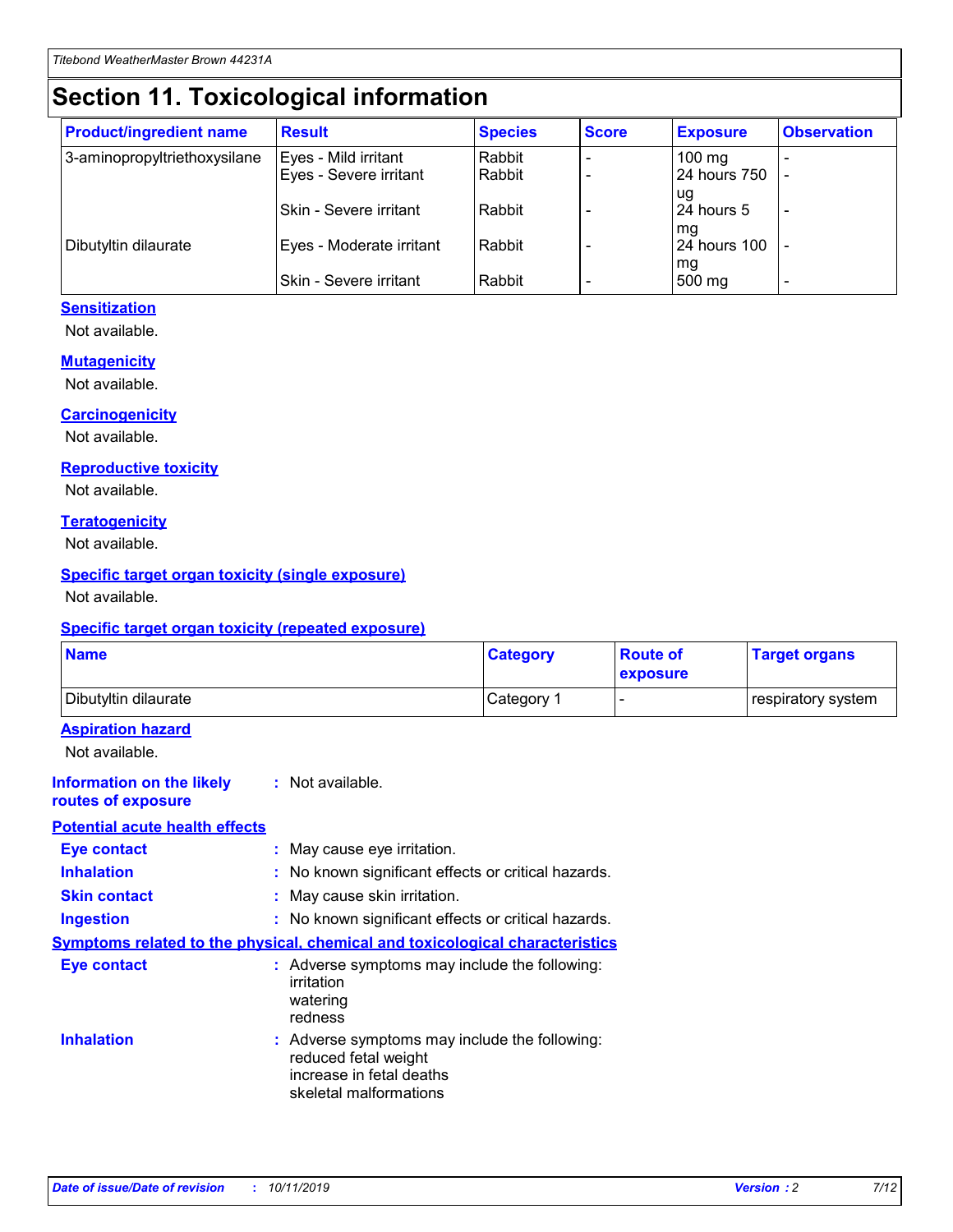# **Section 11. Toxicological information**

| <b>Skin contact</b>                     | : Adverse symptoms may include the following:<br>irritation<br>redness<br>reduced fetal weight<br>increase in fetal deaths<br>skeletal malformations |  |
|-----------------------------------------|------------------------------------------------------------------------------------------------------------------------------------------------------|--|
| <b>Ingestion</b>                        | : Adverse symptoms may include the following:<br>reduced fetal weight<br>increase in fetal deaths<br>skeletal malformations                          |  |
|                                         | Delayed and immediate effects and also chronic effects from short and long term exposure                                                             |  |
| <b>Short term exposure</b>              |                                                                                                                                                      |  |
| <b>Potential immediate</b><br>effects   | : Not available.                                                                                                                                     |  |
| <b>Potential delayed effects</b>        | : Not available.                                                                                                                                     |  |
| <b>Long term exposure</b>               |                                                                                                                                                      |  |
| <b>Potential immediate</b><br>effects   | : Not available.                                                                                                                                     |  |
| <b>Potential delayed effects</b>        | : Not available.                                                                                                                                     |  |
| <b>Potential chronic health effects</b> |                                                                                                                                                      |  |
| Not available.                          |                                                                                                                                                      |  |
| <b>General</b>                          | : Once sensitized, a severe allergic reaction may occur when subsequently exposed to<br>very low levels.                                             |  |
| <b>Carcinogenicity</b>                  | : No known significant effects or critical hazards.                                                                                                  |  |
| <b>Mutagenicity</b>                     | : No known significant effects or critical hazards.                                                                                                  |  |
| <b>Teratogenicity</b>                   | May damage the unborn child.                                                                                                                         |  |
| <b>Developmental effects</b>            | : No known significant effects or critical hazards.                                                                                                  |  |
| <b>Fertility effects</b>                | May damage fertility.                                                                                                                                |  |
| <b>Numerical measures of toxicity</b>   |                                                                                                                                                      |  |
| <b>Acute toxicity estimates</b>         |                                                                                                                                                      |  |
| الملحلة والمستحقق فالمرابط              |                                                                                                                                                      |  |

Not available.

# **Section 12. Ecological information**

#### **Toxicity**

| <b>Product/ingredient name</b> | <b>Result</b>                     | <b>Species</b>                       | <b>Exposure</b> |
|--------------------------------|-----------------------------------|--------------------------------------|-----------------|
| Dibutyltin dilaurate           | Chronic EC10 > 2 mg/l Fresh water | Algae - Scenedesmus<br>I subspicatus | l 96 hours      |

#### **Persistence and degradability**

| <b>Product/ingredient name</b> | <b>Test</b>                                                                    | <b>Result</b>  |                   | <b>Dose</b> | <b>Inoculum</b>         |
|--------------------------------|--------------------------------------------------------------------------------|----------------|-------------------|-------------|-------------------------|
| Dibutyltin dilaurate           | OECD 301F<br>Ready<br>Biodegradability -<br>Manometric<br>Respirometry<br>Test | 23 % - 28 days |                   |             |                         |
| <b>Product/ingredient name</b> | <b>Aquatic half-life</b>                                                       |                | <b>Photolysis</b> |             | <b>Biodegradability</b> |
| Dibutyltin dilaurate           |                                                                                |                |                   |             | Inherent                |

#### **Bioaccumulative potential**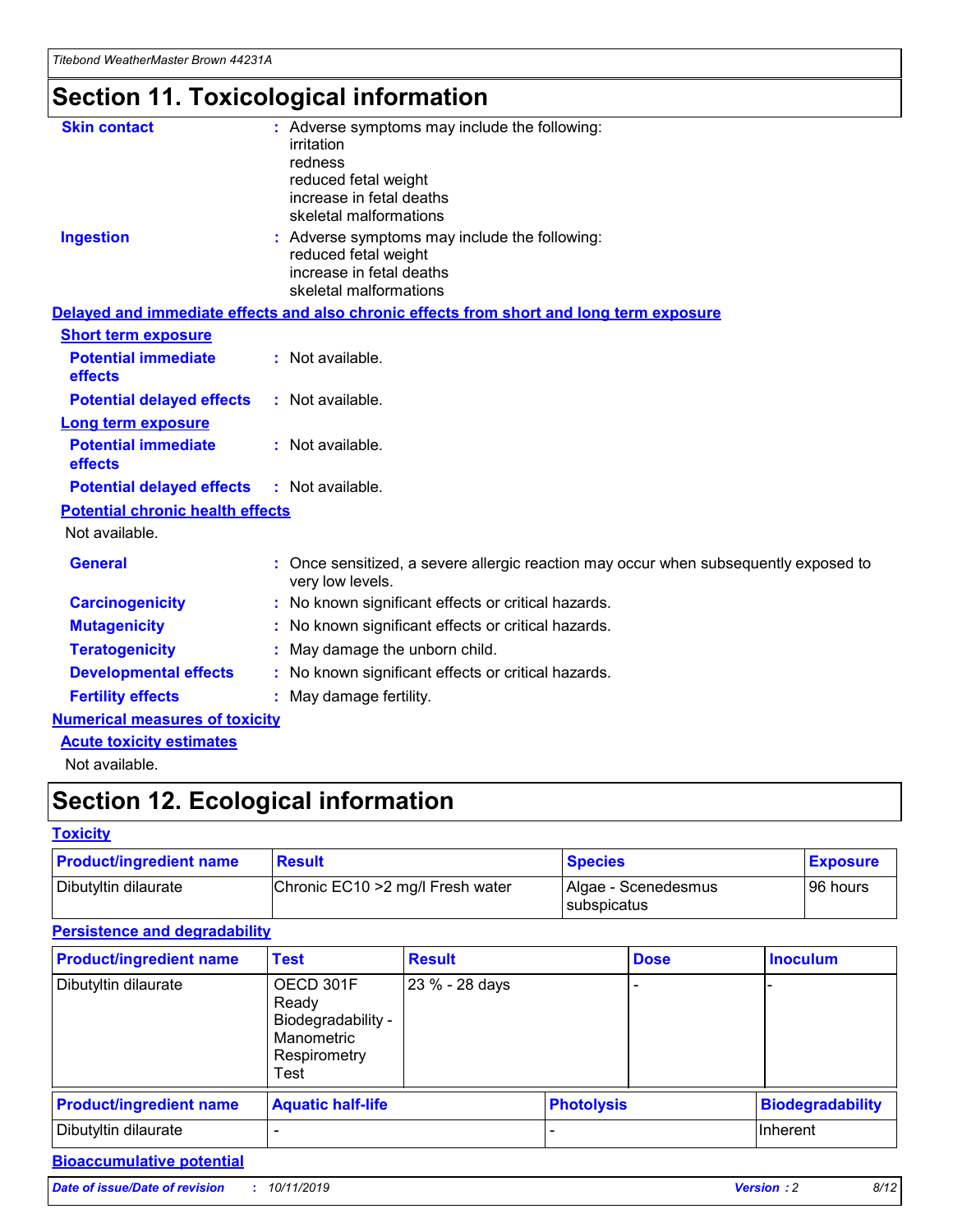# **Section 12. Ecological information**

| <b>Product/ingredient name</b> | $LoaPow$ | <b>BCF</b> | <b>Potential</b> |
|--------------------------------|----------|------------|------------------|
| 3-aminopropyltriethoxysilane   | 1.7      | 3.4        | low              |
| Dibutyltin dilaurate           | 4.44     | 2.91       | low              |

#### **Mobility in soil**

| <b>Soil/water partition</b><br>coefficient (K <sub>oc</sub> ) | : Not available.                                    |
|---------------------------------------------------------------|-----------------------------------------------------|
| <b>Other adverse effects</b>                                  | : No known significant effects or critical hazards. |

### **Section 13. Disposal considerations**

**Disposal methods :**

The generation of waste should be avoided or minimized wherever possible. Disposal of this product, solutions and any by-products should at all times comply with the requirements of environmental protection and waste disposal legislation and any regional local authority requirements. Dispose of surplus and non-recyclable products via a licensed waste disposal contractor. Waste should not be disposed of untreated to the sewer unless fully compliant with the requirements of all authorities with jurisdiction. Waste packaging should be recycled. Incineration or landfill should only be considered when recycling is not feasible. This material and its container must be disposed of in a safe way. Care should be taken when handling emptied containers that have not been cleaned or rinsed out. Empty containers or liners may retain some product residues. Avoid dispersal of spilled material and runoff and contact with soil, waterways, drains and sewers.

# **Section 14. Transport information**

|                                      | <b>DOT</b><br><b>Classification</b> | <b>TDG</b><br><b>Classification</b> | <b>Mexico</b><br><b>Classification</b> | <b>ADR/RID</b>               | <b>IMDG</b>    | <b>IATA</b>              |
|--------------------------------------|-------------------------------------|-------------------------------------|----------------------------------------|------------------------------|----------------|--------------------------|
| <b>UN number</b>                     | Not regulated.                      | Not regulated.                      | Not regulated.                         | Not regulated.               | Not regulated. | Not regulated.           |
| <b>UN proper</b><br>shipping name    |                                     |                                     |                                        |                              |                |                          |
| <b>Transport</b><br>hazard class(es) | $\blacksquare$                      | $\overline{\phantom{0}}$            | $\overline{\phantom{a}}$               | $\qquad \qquad \blacksquare$ | $\blacksquare$ | $\overline{\phantom{0}}$ |
| <b>Packing group</b>                 | $\overline{\phantom{a}}$            | -                                   |                                        | -                            |                | -                        |
| <b>Environmental</b><br>hazards      | No.                                 | No.                                 | No.                                    | No.                          | No.            | No.                      |

# **Section 15. Regulatory information**

#### **U.S. Federal regulations**

#### **SARA 302/304**

#### **Composition/information on ingredients**

No products were found.

**SARA 304 RQ :** Not applicable.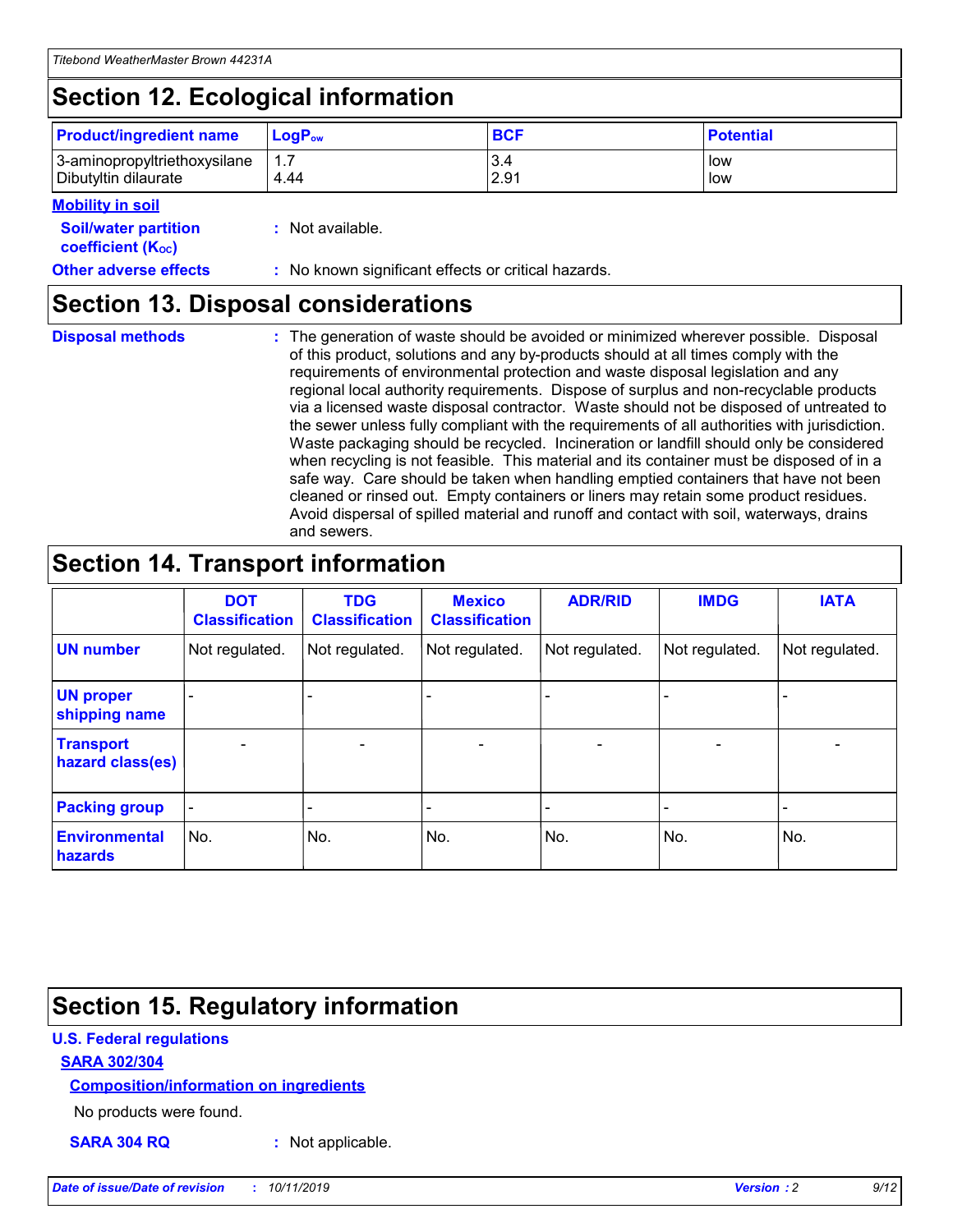# **Section 15. Regulatory information**

#### **SARA 311/312**

**Classification :** EYE IRRITATION - Category 2B SKIN SENSITIZATION - Category 1 TOXIC TO REPRODUCTION (Fertility) - Category 1B TOXIC TO REPRODUCTION (Unborn child) - Category 1B

#### **Composition/information on ingredients**

| <b>Name</b>                  | $\frac{9}{6}$ | <b>Classification</b>                                                                                                                                                                                                                                                                                                                  |  |
|------------------------------|---------------|----------------------------------------------------------------------------------------------------------------------------------------------------------------------------------------------------------------------------------------------------------------------------------------------------------------------------------------|--|
| 3-aminopropyltriethoxysilane | $\leq$ 3      | <b>FLAMMABLE LIQUIDS - Category 4</b><br><b>ACUTE TOXICITY (oral) - Category 4</b><br>SKIN IRRITATION - Category 2                                                                                                                                                                                                                     |  |
| Dibutyltin dilaurate         | ≤0.3          | EYE IRRITATION - Category 2A<br><b>ACUTE TOXICITY (oral) - Category 3</b><br>SKIN CORROSION - Category 1C<br>SERIOUS EYE DAMAGE - Category 1<br>SKIN SENSITIZATION - Category 1<br><b>GERM CELL MUTAGENICITY - Category 2</b><br>TOXIC TO REPRODUCTION (Fertility) - Category 1B<br>TOXIC TO REPRODUCTION (Unborn child) - Category 1B |  |
|                              |               | SPECIFIC TARGET ORGAN TOXICITY (REPEATED<br>EXPOSURE) (respiratory system) - Category 1                                                                                                                                                                                                                                                |  |

#### **State regulations**

| <b>Massachusetts</b> | : None of the components are listed. |
|----------------------|--------------------------------------|
| <b>New York</b>      | : None of the components are listed. |
| <b>New Jersey</b>    | : None of the components are listed. |
| Pennsylvania         | : None of the components are listed. |

#### **California Prop. 65**

**A** WARNING: This product can expose you to methanol, which is known to the State of California to cause birth defects or other reproductive harm. For more information go to www.P65Warnings.ca.gov.

| <b>Ingredient name</b> | No significant risk Maximum<br>level | acceptable dosage<br>level |
|------------------------|--------------------------------------|----------------------------|
| methanol               |                                      | Yes.                       |

#### **International regulations**

**Chemical Weapon Convention List Schedules I, II & III Chemicals** Not listed.

#### **Montreal Protocol**

Not listed.

**Stockholm Convention on Persistent Organic Pollutants**

Not listed.

#### **UNECE Aarhus Protocol on POPs and Heavy Metals**

Not listed.

#### **Inventory list**

### **China :** All components are listed or exempted.

**United States TSCA 8(b) inventory :** All components are active or exempted.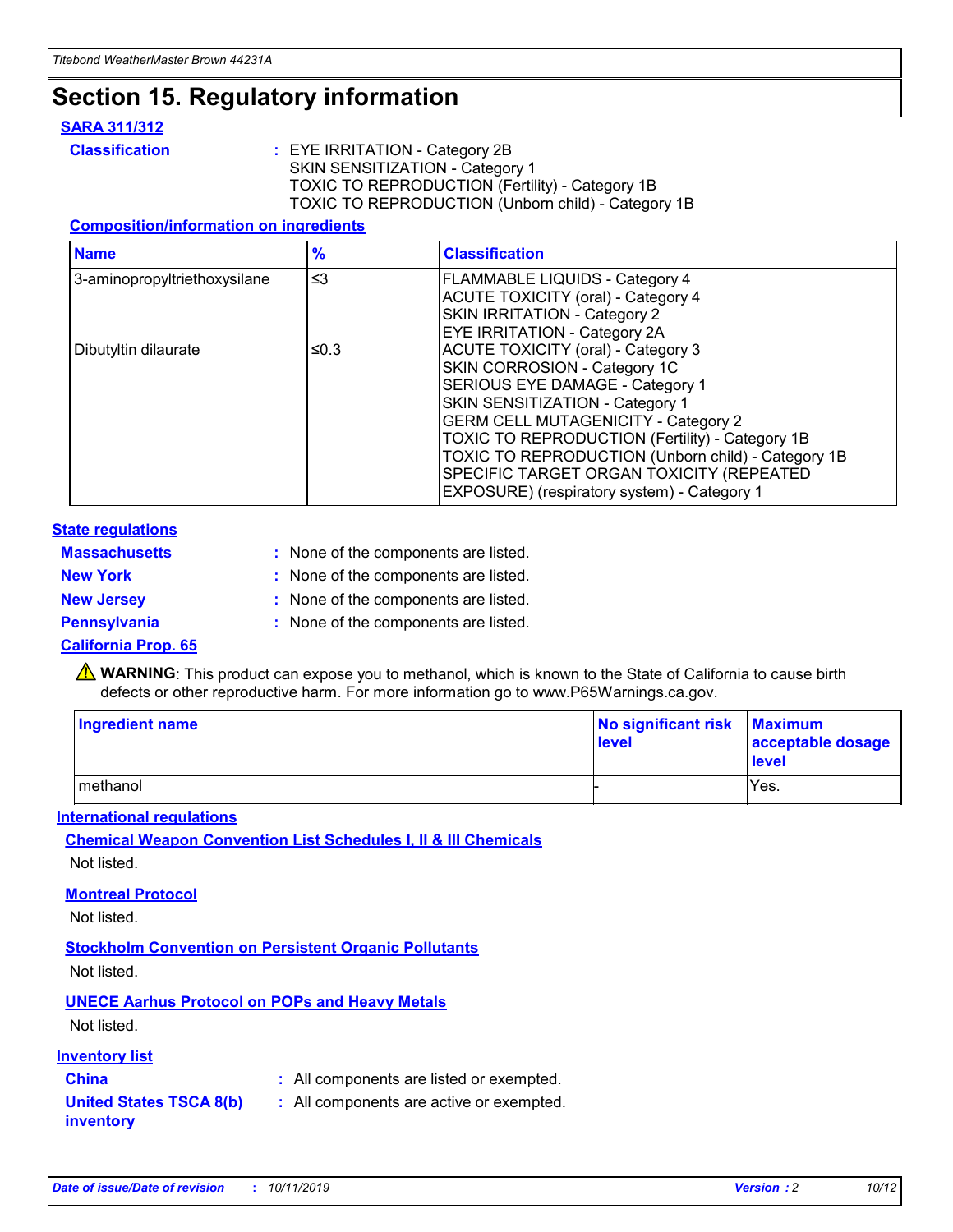# **Section 16. Other information**

**Hazardous Material Information System (U.S.A.)**



**Caution: HMIS® ratings are based on a 0-4 rating scale, with 0 representing minimal hazards or risks, and 4 representing significant hazards or risks. Although HMIS® ratings and the associated label are not required on SDSs or products leaving a facility under 29 CFR 1910.1200, the preparer may choose to provide them. HMIS® ratings are to be used with a fully implemented HMIS® program. HMIS® is a registered trademark and service mark of the American Coatings Association, Inc.**

**The customer is responsible for determining the PPE code for this material. For more information on HMIS® Personal Protective Equipment (PPE) codes, consult the HMIS® Implementation Manual.**

#### **National Fire Protection Association (U.S.A.)**



**Reprinted with permission from NFPA 704-2001, Identification of the Hazards of Materials for Emergency Response Copyright ©1997, National Fire Protection Association, Quincy, MA 02269. This reprinted material is not the complete and official position of the National Fire Protection Association, on the referenced subject which is represented only by the standard in its entirety.**

**Copyright ©2001, National Fire Protection Association, Quincy, MA 02269. This warning system is intended to be interpreted and applied only by properly trained individuals to identify fire, health and reactivity hazards of chemicals. The user is referred to certain limited number of chemicals with recommended classifications in NFPA 49 and NFPA 325, which would be used as a guideline only. Whether the chemicals are classified by NFPA or not, anyone using the 704 systems to classify chemicals does so at their own risk.**

#### **Procedure used to derive the classification**

| <b>Classification</b>                                                                                                                                                                  |                                                                                                                                                                                                                                                                   | <b>Justification</b>                                                                                                                                                                                                                                                                                       |  |
|----------------------------------------------------------------------------------------------------------------------------------------------------------------------------------------|-------------------------------------------------------------------------------------------------------------------------------------------------------------------------------------------------------------------------------------------------------------------|------------------------------------------------------------------------------------------------------------------------------------------------------------------------------------------------------------------------------------------------------------------------------------------------------------|--|
| <b>EYE IRRITATION - Category 2B</b><br>SKIN SENSITIZATION - Category 1<br><b>TOXIC TO REPRODUCTION (Fertility) - Category 1B</b><br>TOXIC TO REPRODUCTION (Unborn child) - Category 1B |                                                                                                                                                                                                                                                                   | Expert judgment<br>Expert judgment<br>Expert judgment<br>Expert judgment                                                                                                                                                                                                                                   |  |
| <b>History</b>                                                                                                                                                                         |                                                                                                                                                                                                                                                                   |                                                                                                                                                                                                                                                                                                            |  |
| Date of printing                                                                                                                                                                       | : 4/22/2022                                                                                                                                                                                                                                                       |                                                                                                                                                                                                                                                                                                            |  |
| Date of issue/Date of<br>revision                                                                                                                                                      | : 10/11/2019                                                                                                                                                                                                                                                      |                                                                                                                                                                                                                                                                                                            |  |
| Date of previous issue                                                                                                                                                                 | : 10/16/2020                                                                                                                                                                                                                                                      |                                                                                                                                                                                                                                                                                                            |  |
| <b>Version</b>                                                                                                                                                                         | $\therefore$ 2                                                                                                                                                                                                                                                    |                                                                                                                                                                                                                                                                                                            |  |
| <b>Key to abbreviations</b>                                                                                                                                                            | $\therefore$ ATE = Acute Toxicity Estimate<br><b>BCF</b> = Bioconcentration Factor<br>IATA = International Air Transport Association<br><b>IBC</b> = Intermediate Bulk Container<br><b>IMDG = International Maritime Dangerous Goods</b><br>$UN = United Nations$ | GHS = Globally Harmonized System of Classification and Labelling of Chemicals<br>LogPow = logarithm of the octanol/water partition coefficient<br>MARPOL = International Convention for the Prevention of Pollution From Ships, 1973<br>as modified by the Protocol of 1978. ("Marpol" = marine pollution) |  |